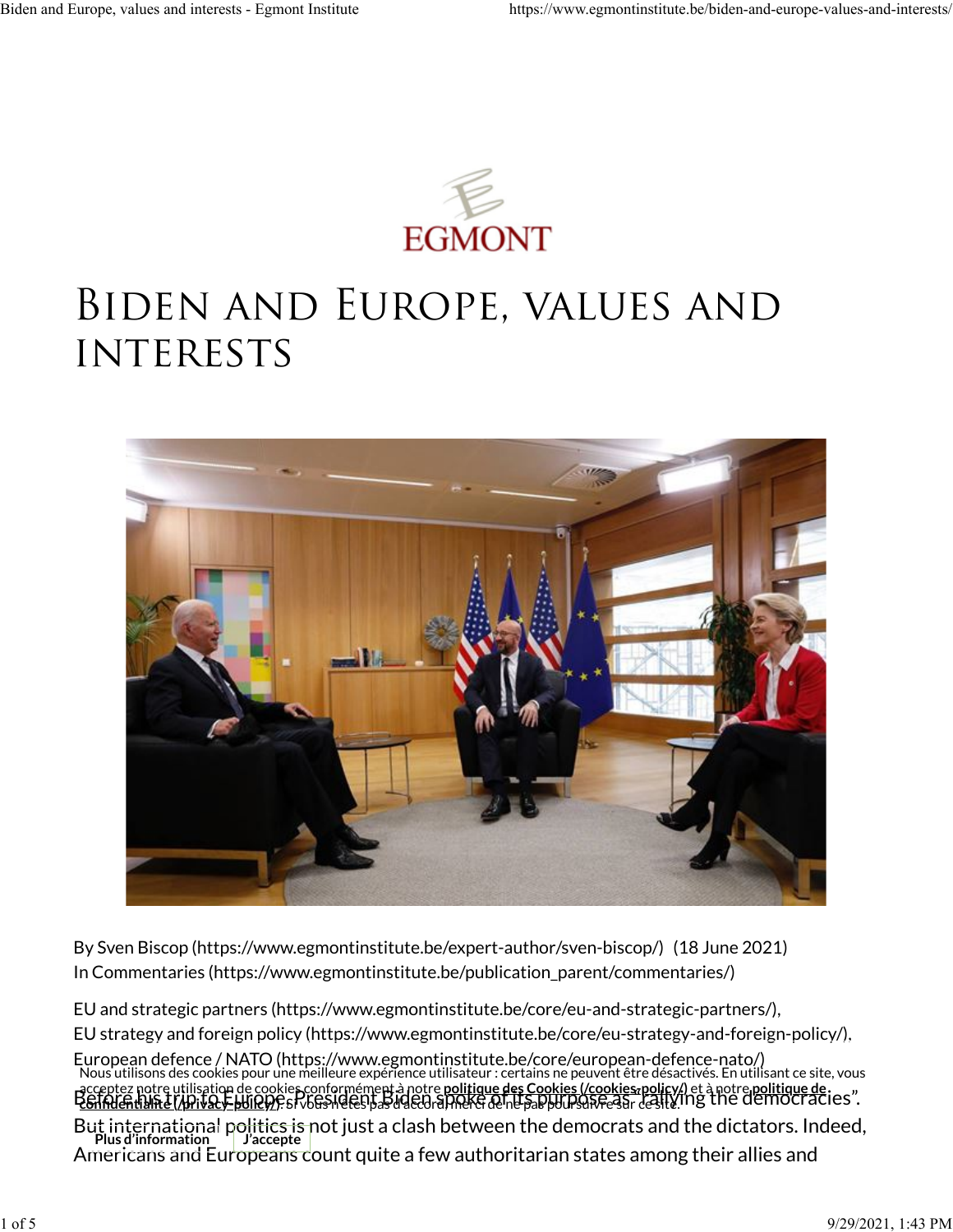partners – which were left studiously unmentioned during the recent G7, NATO, and EU-US Summits.

Biden's deeply-felt rhetoric on values cannot change the reality that interests drive international politics. Most states cooperate with most other states when interests overlap, quite regardless of their domestic political system. That demands a nuanced approach, and that is exactly what a week of summitry produced.

This commentary was �rst published [at Aspenia \(https://aspeniaonline.it/biden-and-europe-](https://aspeniaonline.it/biden-and-europe-values-and-interests/). [values-and-interests/\)](https://aspeniaonline.it/biden-and-europe-values-and-interests/)

It was also published in Dutch at [VRT \(https://www.vrt.be/vrtnws/nl/2021/06/17/welke-](https://www.vrt.be/vrtnws/nl/2021/06/17/welke-lessen-trekken-uit-bezoek-biden-aan-eu-en-poetin/). [lessen-trekken-uit-bezoek-biden-aan-eu-en-poetin/\)](https://www.vrt.be/vrtnws/nl/2021/06/17/welke-lessen-trekken-uit-bezoek-biden-aan-eu-en-poetin/)

(Photo credit: Consillium.eu)

\*\*\*\*\*

## Biden and Europe, values and interests

Before his trip to Europe, President Biden spoke of its purpose as "rallying the democracies". But international politics is not just a clash between the democrats and the dictators. Indeed, Americans and Europeans count quite a few authoritarian states among their allies and partners – which were left studiously unmentioned during the recent G7, NATO, and EU-US Summits.

Biden's deeply-felt rhetoric on values cannot change the reality that interests drive international politics. Most states cooperate with most other states when interests overlap, quite regardless of their domestic political system. That demands a nuanced approach, and that is exactly what a week of summitry produced.

### **China and Russia**

The fact is that the US moved closer to the EU view than the other way around, notably on China. All three summits rightly condemned China's coercive practices, both at home and abroad, and NATO for the first time stated that China presents systemic challenges. But the<br>Nous utilisons des cookies pour une memeure experience utilisateur : certains ne peuvent etre desactives. En u Alliante polisulivation frequence opportunities to empettion char Corina (conversed of relev[ance to the](https://www.egmontinstitute.be/privacy-policy/) fle Alliance and on common challenges such as climate change". Likewise, the EU-US Summit spoke of "multi-facetted approaches to China, which include elements of cooperation, **Plus d'information J'accepte** acteptezoctre utilisation de sopkies gonformément à notre <mark>nolitique des Cookies (/cookies policyc)</mark> et à notre . Si vous n'êtes pas d'accord, merci de ne pas poursuivre sur ce site. **politique des Cookies (/cookies-policy/) [politique de](https://www.egmontinstitute.be/privacy-policy/) con�dentialit[é \(/privacy-policy/\)](https://www.egmontinstitute.be/privacy-policy/)**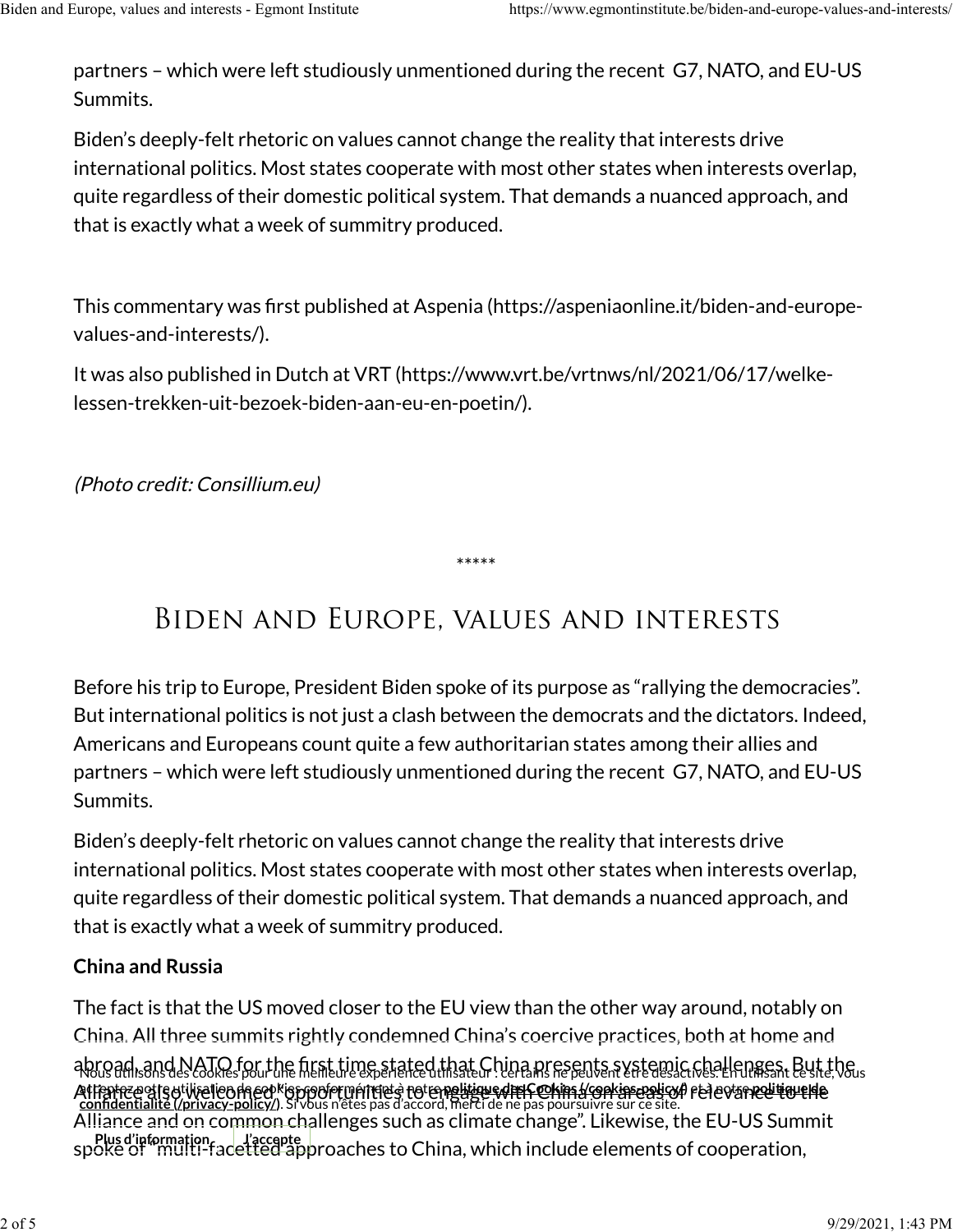competition, and systemic rivalry". That is precisely how the EU has been framing its China strategy since 2019.

EU-China relations are at a low ebb, because of China's overreaction to the EU's human rights sanctions of last March. The European Parliament can indeed not ratify the *Comprehensive* Agreement on Investment (CAI) that Brussels and Beijing announced last December as long as China's countermeasures have not been lifted. But the EU should be careful of strategic slippage. Some now pretend that the CAI can never be ratified as long as human rights abuses in China continue. That would be a change in strategy. It would effectively be the first step towards ending all cooperation and moving to the "new Cold War" that leaders including President Macron, Chancellor Merkel, and NATO Secretary-General Stoltenberg explicitly stated they do not want.

Cooperation with China is possible, on the condition that it does not make the EU complicit in human rights violations. That is why the Commission is developing legislation to block the products of forced labour, for example, from entering the single market. "Cooperate when you can, push back when you must": this must remain the approach.

What exactly the US strategy towards China will be remains to be seen. China itself would do well to heed President Xi's call, earlier this month, to "expand the circle of friends" and present an image of a "credible, loveable and respectable China". The more assertively it behaves, the more it risks to undo the constructive spirit that, for now, still rules most European capitals.

On Russia, Europeans and Americans are much closer, as a result of Russia's own aggressive behaviour. The meeting between Joe Biden and Vladimir Putin, the last of the US President's trip, was important just because it happened: if it is the beginning of a process of dialogue, it will reduce the chance of escalation. And if that enhances Russia's status as a great power: why not? It satisfies one of Russia's strategic objectives without any cost to the West.

### **Multilateralism**

"Building Back Better for the World" is Biden's response to China's *Belt and Road Initiative*. This sound approach is basically the same as that of the 2019 EU-Asia Connectivity Strategy: convince states that maintaining a level economic playing �eld is in their own interest, both to avoid becoming overly dependent on China and to take up rules-based European and American investment offers. But it suffers from the same weakness too: who will put up the money? Brussels and Washington should not delay putting this strategy in practice.

The EU and the US must indeed set a positive agenda for the world. "We're not China" is not suf�cient to gather support from other countries. They want to know what Brussels and Nous utilisons des cookies pour une meilleure expérience utilisateur : certains ne peuvent être désactivés. En utilisant ce site, vous Wasthington Have to offer is important building tile to sockied stanlen laid at era ragelitilated the plans to impose a minimum tax on multinational companies, and to reform the World Trade Organization. Both issues will be the subject of complex negotiations, between the EU and the **Plus d'information J'accepte** Adsecttez notre utilisation de spelies repriermément à notre n<u>o litique des Gookies (convies notevil</u>ationalise . Si vous n'êtes pas d'accord, merci de ne pas poursuivre sur ce site. **politique des Cookies (/cookies-policy/) politique de con�[dentialité \(/privacy-policy/\)](https://www.egmontinstitute.be/privacy-policy/)**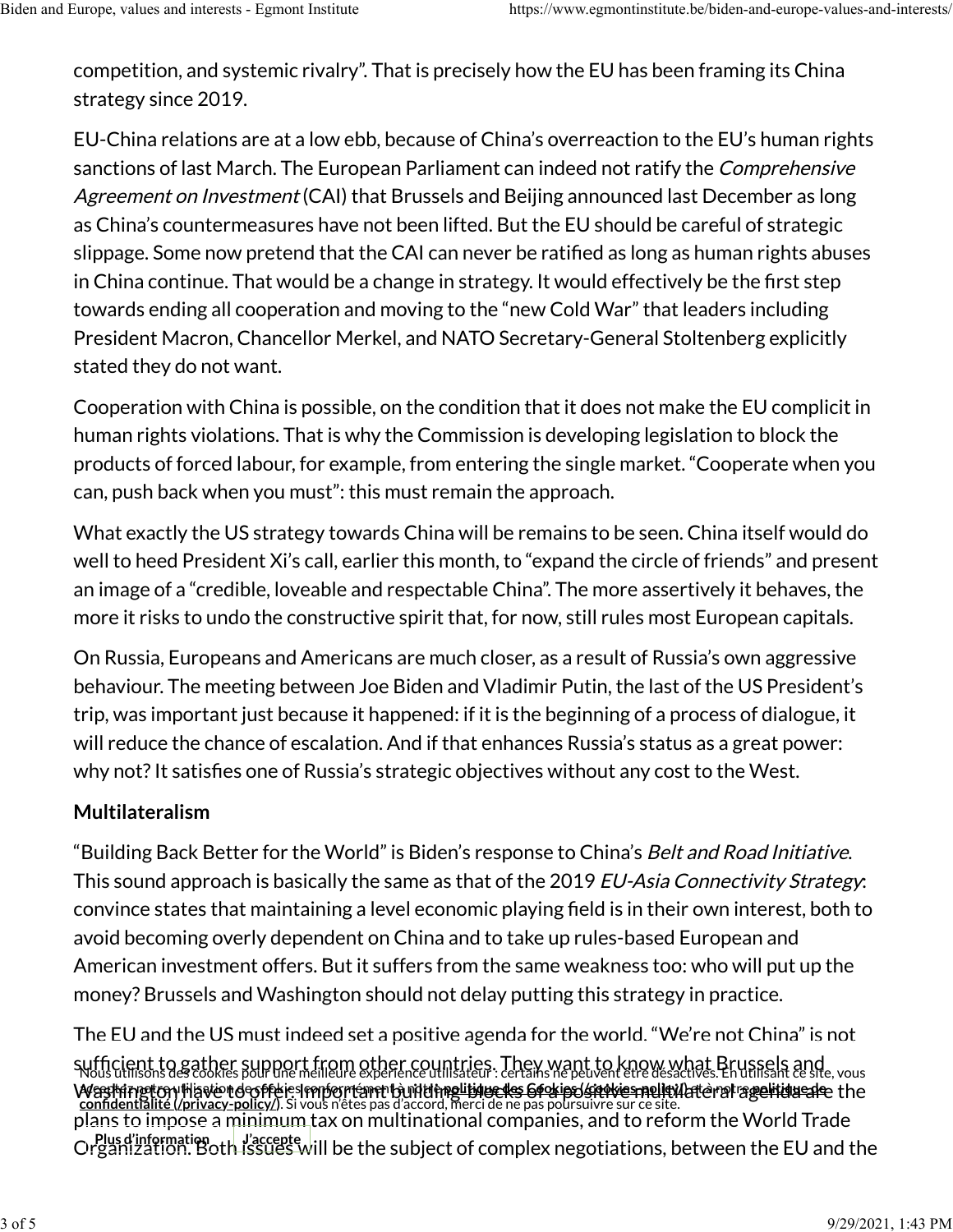US as well as with the rest of the world.

In the same vein, the EU and the US pledged to partner in a Summit *for* Democracy – rather than a Summit of Democracies. The latter would all too easily become an alliance against the non-democracies – but the EU and the US need to create thematic coalitions that include the non-democracies to advance multilateral cooperation on specific issues. A Summit for Democracy is more about defending democracy within the EU and NATO against internal anti-democratic forces (such as Biden's predecessor and the homophobic Hungarian government, to name but two).

#### **Resilience and Defense**

Indeed, the precondition for engaging the world is to secure one's home base, hence NATO's strong emphasis on resilience against "hybrid" threats, notably from Russia and China. The Alliance affirmed that it can activate Article 5 after a hybrid attack, including a cyber-attack, and when these cause casualties or mass disruption, they can indeed be considered acts of war. But most hybrid actions stay below that threshold, so it is questionable whether Article 5 will have a strong deterrent effect.

Instead, a doctrine is needed on a multidimensional response, including diplomatic and economic sanctions, and even cyber-counterattacks. Many of these instruments are not in NATO's remit, but in that of the EU. It is through the EU that the Europeans can build strong solidarity and deterrence: any cyber attack or economic coercion of one Member State should be retaliated against by all. Controlling access to one's market is a major part of resilience – and who can or cannot trade or invest on the EU single market is not a decision for anyone but the EU itself to take. The NATO summit rightly pointed out, therefore, that its resilience goals must be compatible with EU competences.

In NATO, the Europeans would do well to urgently address the real defence implications of China's rise: that the �rst conventional line of deterrence and defence in Europe must be European, since the US may well prioritise Asia in case of a simultaneous crisis there and in Europe. Biden spoke strong words about the "sacred bond" of Article 5, but in a future crisis American reinforcements might nevertheless come later and in smaller numbers. For the first time since World War II, Europe no longer is the primary theatre for US strategy.

\*\*\*

All in all, Europeans are relieved to have an interlocutor again in the White House, and keen to work with Biden. Without, however, abandoning their objective of strategic autonomy. That predated Donald Trump, so it should not be dropped because Trump lost the elections, all the<br>Nous utilisons des cookies pourune meilleure expérience utilisateur: certains ne peuvent être desactives. En utilisant ce site, v more zo becallise ne cookiene orge inte nin may well es Frekie keek emelle obt e rechte e win en gou can – but even against the US, the EU must occasionally push back, if it wants to safeguard European interests. **Plus d'information J'accepte** . Si vous n'êtes pas d'accord, merci de ne pas poursuivre sur ce site. **politique des Cookies (/cookies-policy/) politique de con�[dentialité \(/privacy-policy/\)](https://www.egmontinstitute.be/privacy-policy/)**